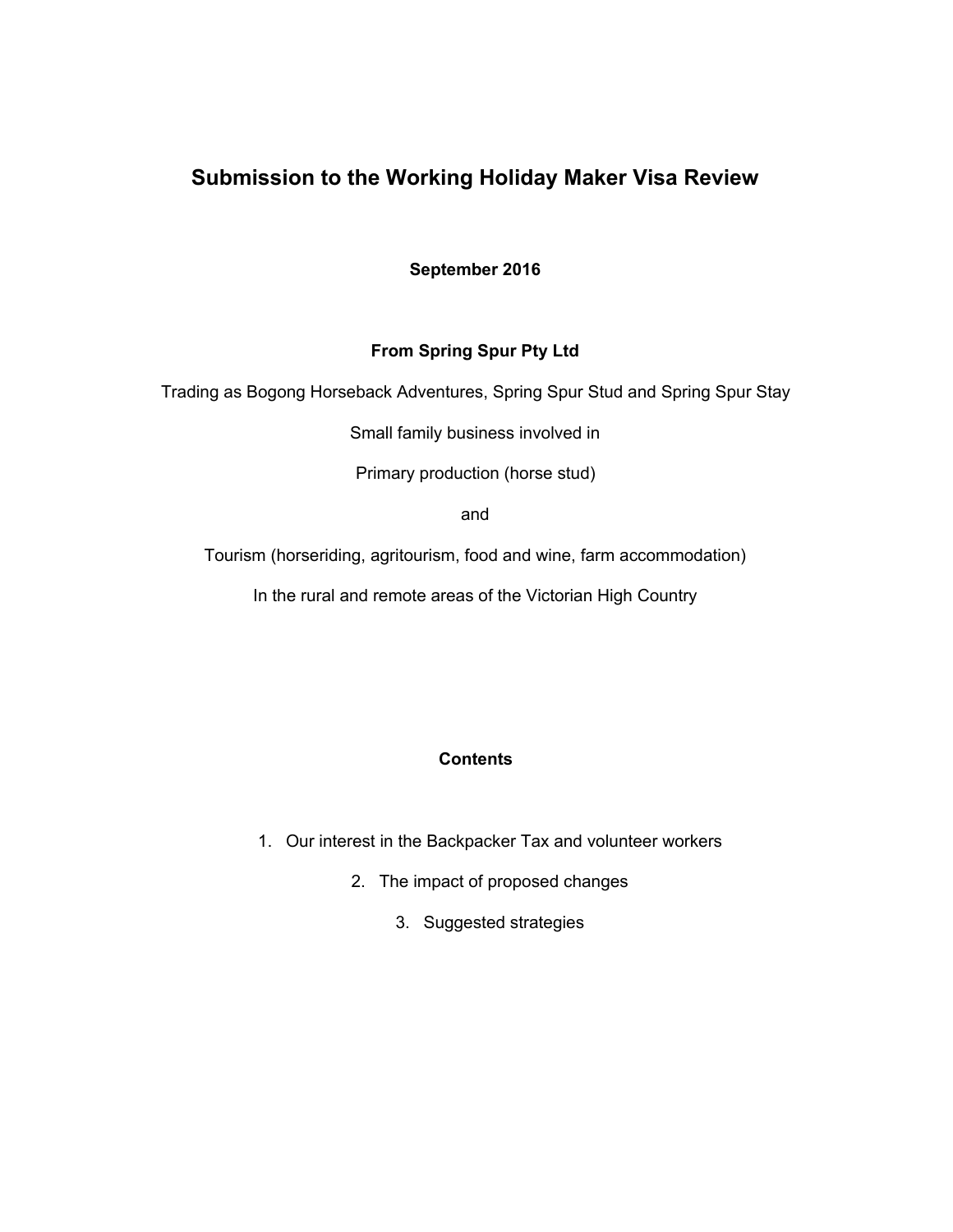#### **Our interest in the Backpacker Tax and volunteer workers**

Bogong Horseback Adventures, Spring Spur Stud and Spring Spur Stay have conducted a successful backpacker volunteer program for many years. Generally they live and work with our family for about 3 months at a time on a voluntary basis.

- We accept applications from young travellers with experience in horse management and horsemanship from many of the 417 Visa qualifying countries.
- We offer them an opportunity to learn about the unique aspects and cultural heritage of our horse operations, heritage packhorse expeditions into remote High Country environments, the history and value of the Australian Stock Horse breed, our horse handling and training methods.
- We also offer them the opportunity to live and share an Australian family life and meals, at no cost to their savings. Many of our young volunteers become life long friends and revisit us later in life as tourists.
- In exchange they bring their unique horse training and background to our business, enriching our knowledge and understanding of these noble animals.
- They offer their time and effort to us in a voluntary capacity performing prescribed work on our horse breeding operation, until recently qualifying for a second year 417 visa.

This mutually agreeable arrangement has engendered a strong cultural exchange and a mutually beneficial outcome for both parties.

We also sell high value tour product to young people traveling on 417 Visas. Any reduction in total numbers or their discretionary funds will impact on our sales to this segment.

1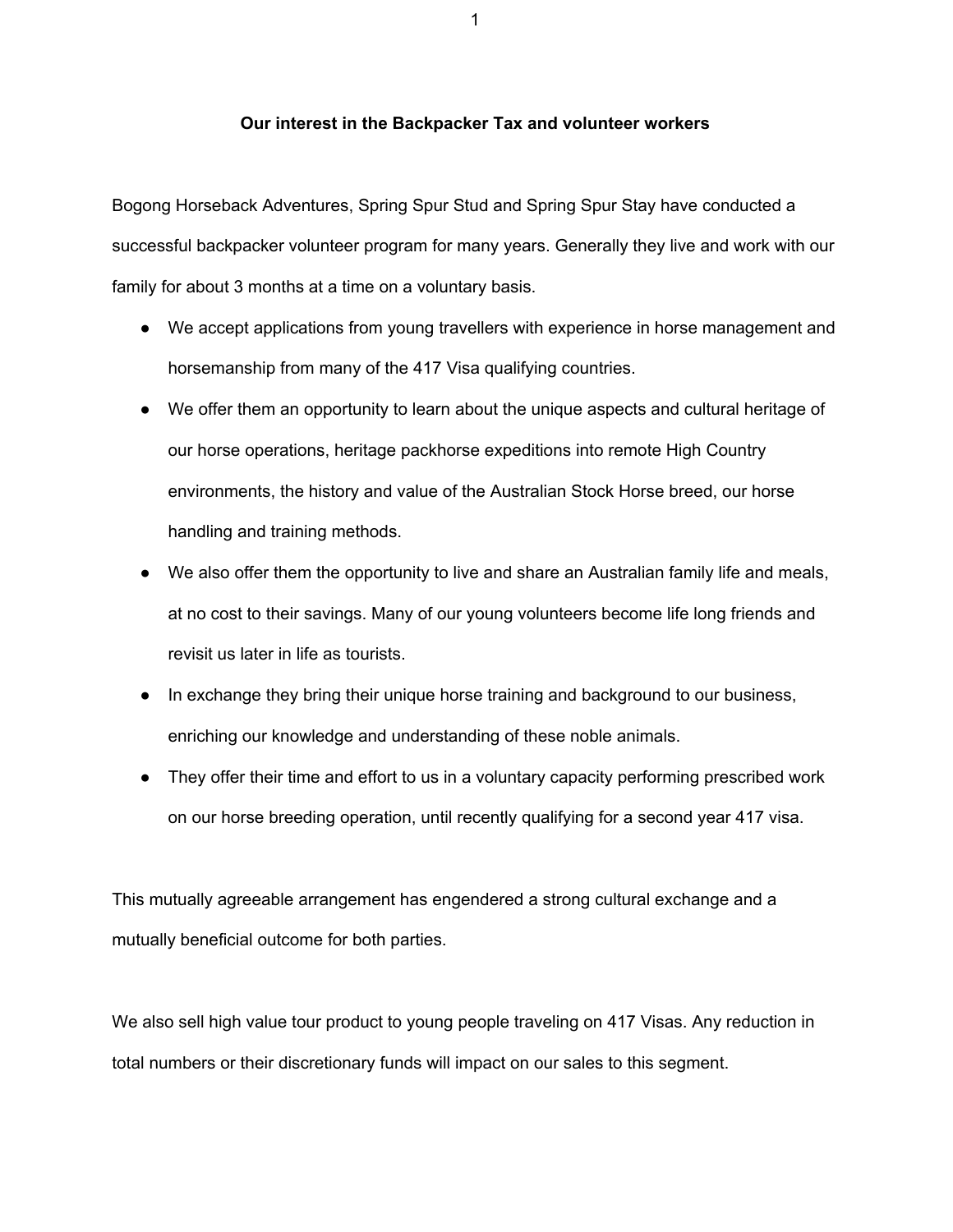### **The impact of proposed changes**

This volunteer program is under threat from two aspects of the proposed changes;

- Volunteer work no longer qualifies for prescribed work under the 417 Visa provisions
- Paid work under the 417 Visa now attracts tax from the first dollar earned.

The impact of these two changes are felt very keenly by our business;

- The level of inquiry from intending 417 Visa travellers making plans to visit Australia has decreased markedly.
- The interest in volunteer work has declined without the benefit of a 417 Visa extension being offered.
- We are no longer enjoying a rich two way cultural exchange with young travellers. These were travellers who shied away from the party scene along the East Coast, in search of more enriching and "Australian" experiences.

In summary, the broader impacts of the proposed changes to the Backpacker Tax will

- End a unique and important international cultural exchange based on Australian horsemanship
- Leave us without a willing and uniquely skilled volunteer workforce
- Impact the level of repeat visitation in later life stages by today's young travellers
- Reduce visitation by young travellers who spend savings on unique Australian experiences, such as offered by our business.
- As very few backpackers leave Australia with saved funds this proposal will divert funds, otherwise spent in small businesses, to the Australian Tax Office.

2